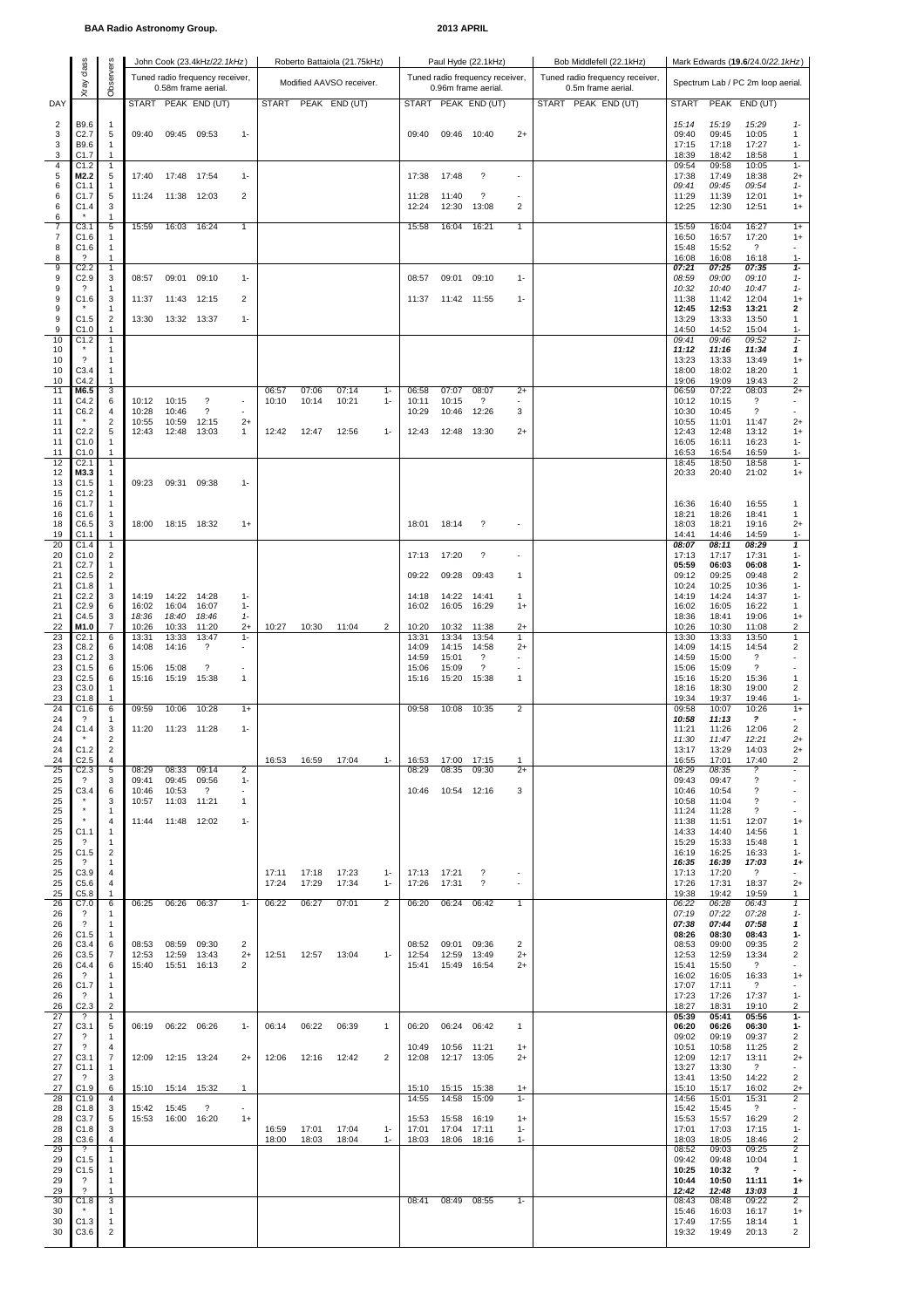|                                         |                                              |                |                              | Colin Clements (23.4kHz/22.1kHz) |                        | Peter King (18.3kHz)           |                                  |               | Tarif Rashid Santo (19.8kHz)             |     |                |                            | John Wardle (19.6/23.4kHz)      |                              | Steve Parkinson (Various)       |                |                                      |                         |  |  |  |
|-----------------------------------------|----------------------------------------------|----------------|------------------------------|----------------------------------|------------------------|--------------------------------|----------------------------------|---------------|------------------------------------------|-----|----------------|----------------------------|---------------------------------|------------------------------|---------------------------------|----------------|--------------------------------------|-------------------------|--|--|--|
|                                         |                                              |                |                              | AAVSO receiver, 0.76m screened   |                        |                                | Own designed receiver, 1.4m loop | Spectrum Lab, |                                          | 15m |                |                            | PC soundcard, long wire aerial. |                              | Tuned radio frequency receiver, |                |                                      |                         |  |  |  |
| DAY                                     |                                              |                | loop aerial.                 | START PEAK END (UT)              |                        | aerial.<br>START PEAK END (UT) |                                  |               | Half-wave dipole.<br>START PEAK END (UT) |     |                |                            | START PEAK END (UT)             |                              | <b>START</b>                    |                | 0.58m frame aerial.<br>PEAK END (UT) |                         |  |  |  |
|                                         | B9.6                                         |                |                              |                                  |                        |                                |                                  |               |                                          |     |                |                            |                                 |                              |                                 |                |                                      |                         |  |  |  |
| $\overline{2}$<br>$\mathsf 3$<br>3<br>3 | C <sub>2.7</sub><br>B9.6<br>C <sub>1.7</sub> | 09:41          | 09:46 10:05                  |                                  | $\mathbf{1}$           |                                |                                  |               |                                          |     |                |                            |                                 |                              | 09:40                           | 09:45          | 10:10                                | $1+$                    |  |  |  |
| $\overline{\mathbf{4}}$<br>5            | C1.2<br>M2.2                                 | 17:38          | 17:46 18:15                  |                                  | $\overline{2}$         |                                |                                  |               |                                          |     |                |                            |                                 |                              | 17:39                           | 17:48          | 18:03                                | $\mathbf{1}$            |  |  |  |
| 6<br>6                                  | C <sub>1.1</sub><br>C <sub>1.7</sub>         | 11:27          | 11:40 11:57                  |                                  | $1+$                   |                                |                                  |               |                                          |     |                |                            |                                 |                              | 11:30                           | 11:38          | 11:55                                | $\mathbf{1}$            |  |  |  |
| 6<br>6                                  | C1.4<br>$\star$                              | 12:23<br>13:36 | 12:28<br>13:37               | 12:47<br>14:22                   | 1<br>$2+$              |                                |                                  |               |                                          |     |                |                            |                                 |                              |                                 |                |                                      |                         |  |  |  |
| $\overline{7}$<br>$\overline{7}$        | C3.1<br>C1.6                                 | 15:58          | 16:01                        | 16:10                            | $1 -$                  |                                |                                  |               |                                          |     |                |                            |                                 |                              | 15:59                           | 16:02          | 16:25                                | $1+$                    |  |  |  |
| 8<br>8                                  | C1.6<br>$\overline{\mathcal{L}}$             |                |                              |                                  |                        |                                |                                  |               |                                          |     |                |                            |                                 |                              |                                 |                |                                      |                         |  |  |  |
| 9<br>9                                  | C2.2<br>C2.9                                 |                |                              |                                  |                        |                                |                                  |               |                                          |     |                |                            |                                 |                              |                                 |                |                                      |                         |  |  |  |
| 9<br>9                                  | $\gamma$<br>C1.6                             |                |                              |                                  |                        |                                |                                  |               |                                          |     |                |                            |                                 |                              |                                 |                |                                      |                         |  |  |  |
| 9<br>9                                  | $^\star$<br>C1.5                             |                |                              |                                  |                        |                                |                                  |               |                                          |     |                |                            |                                 |                              |                                 |                |                                      |                         |  |  |  |
| 9<br>10                                 | C1.0<br>C1.2                                 |                |                              |                                  |                        |                                |                                  |               |                                          |     |                |                            |                                 |                              |                                 |                |                                      |                         |  |  |  |
| 10                                      | $^\star$<br>$\overline{\phantom{a}}$         |                |                              |                                  |                        |                                |                                  |               |                                          |     |                |                            |                                 |                              |                                 |                |                                      |                         |  |  |  |
| 10<br>10                                | C3.4<br>C4.2                                 |                |                              |                                  |                        |                                |                                  |               |                                          |     |                |                            |                                 |                              |                                 |                |                                      |                         |  |  |  |
| 10<br>11                                | M6.5                                         |                |                              |                                  |                        |                                |                                  |               |                                          |     |                |                            |                                 |                              |                                 |                |                                      |                         |  |  |  |
| 11<br>11                                | C4.2<br>C6.2                                 | 10:26          | 10:12  10:14  10:22<br>10:45 | 12:10                            | $1 -$<br>3             |                                |                                  |               |                                          |     |                |                            |                                 |                              | 10:12 10:14                     |                | 10:24                                | $1 -$                   |  |  |  |
| 11<br>11                                | C <sub>2.2</sub>                             | 12:42          | 12:47 13:12                  |                                  | $1+$                   |                                |                                  |               |                                          |     |                |                            |                                 |                              |                                 |                |                                      |                         |  |  |  |
| 11<br>11                                | C1.0<br>C1.0                                 |                |                              |                                  |                        |                                |                                  |               |                                          |     |                |                            |                                 |                              |                                 |                |                                      |                         |  |  |  |
| 12<br>12                                | C <sub>2.1</sub><br>M3.3                     |                |                              |                                  |                        |                                |                                  |               |                                          |     |                |                            |                                 |                              |                                 |                |                                      |                         |  |  |  |
| 13<br>15                                | C1.5<br>C1.2                                 |                | 13:55  14:04  14:50          |                                  | $2+$                   |                                |                                  |               |                                          |     |                |                            |                                 |                              |                                 |                |                                      |                         |  |  |  |
| 16<br>16                                | C1.7<br>C1.6                                 |                |                              |                                  |                        |                                |                                  |               |                                          |     |                |                            |                                 |                              |                                 |                |                                      |                         |  |  |  |
| 18<br>19                                | C6.5<br>C1.1                                 |                |                              |                                  |                        |                                |                                  |               |                                          |     |                |                            |                                 |                              |                                 |                |                                      |                         |  |  |  |
| 20<br>20                                | C1.4<br>C1.0                                 |                |                              |                                  |                        |                                |                                  |               |                                          |     |                |                            |                                 |                              |                                 |                |                                      |                         |  |  |  |
| 21<br>21                                | C <sub>2.7</sub><br>C <sub>2.5</sub>         |                |                              |                                  |                        |                                |                                  |               |                                          |     |                |                            |                                 |                              |                                 |                |                                      |                         |  |  |  |
| 21                                      | C1.8                                         |                |                              |                                  |                        |                                |                                  |               |                                          |     |                |                            |                                 |                              |                                 |                |                                      |                         |  |  |  |
| 21<br>21                                | C2.2<br>C2.9                                 | 16:01          | 16:06 16:45                  |                                  | 2                      |                                |                                  |               |                                          |     | 16:00          | 16:03 16:17                |                                 | $1 -$                        | 16:01                           | 16:04          | 16:21                                | $\mathbf{1}$            |  |  |  |
| 21<br>22                                | C4.5<br>M1.0                                 | 10:24          | 10:30                        | 11:30                            | $2+$                   |                                |                                  |               |                                          |     | 18:37<br>10:20 | 18:40<br>10:28             | 18:45<br>11:20                  | $1 -$<br>$2+$                | 10:26                           | 10:30          | 11:03                                | 2                       |  |  |  |
| 23<br>23                                | C <sub>2.1</sub><br>C8.2                     | 13:29<br>14:07 | 13:34<br>14:15               | 14:07<br>14:59                   | $\overline{2}$<br>$2+$ |                                |                                  |               |                                          |     | 13:28<br>14:07 | 13:35<br>14:16             | 13:59<br>15:04                  | $1+$<br>$^{2+}$              | 13:30<br>14:10                  | 13:33<br>14:15 | 13:48<br>14:43                       | $1 -$<br>$\overline{2}$ |  |  |  |
| 23<br>23                                | C1.2<br>C1.5                                 | 15:02<br>15:05 | 15:03<br>15:08               | 15:05<br>15:16                   | $1 -$<br>$1 -$         |                                |                                  |               |                                          |     | 15:04          | 15:09                      | 15:14                           | $1-$                         | 15:06                           | 15:08          | 15:14                                | $1 -$                   |  |  |  |
| 23<br>23                                | C <sub>2.5</sub><br>C3.0                     | 15:16          | 15:21                        | 15:34                            | $1 -$                  |                                |                                  |               |                                          |     | 15:14          | 15:21 15:35                |                                 | $\mathbf{1}$                 | 15:17                           | 15:19          | 15:33                                | $1 -$                   |  |  |  |
| 23<br>24                                | C1.8<br>C1.6                                 | 09:57          | 10:10                        | 10:35                            | $\overline{2}$         |                                |                                  |               |                                          |     | 09:58          | 10:08                      | 10:56                           | $2+$                         | 09:58                           | 10:09          | 10:30                                | $1+$                    |  |  |  |
| 24<br>24                                | $\cdot$ ?<br>C1.4                            |                |                              |                                  |                        |                                |                                  |               |                                          |     |                | 11:22  11:24  11:30        |                                 | $1 -$                        |                                 |                |                                      |                         |  |  |  |
| 24<br>24                                | $^\star$<br>C1.2                             |                | 12:17  12:19  12:54          |                                  | $\overline{c}$         |                                |                                  |               |                                          |     |                | 13:17  13:26  13:46        |                                 | $1+$                         |                                 |                |                                      |                         |  |  |  |
| 24<br>25                                | C2.5<br>C <sub>2.3</sub>                     |                |                              |                                  |                        |                                |                                  |               |                                          |     | 16:52<br>08:27 | 16:57<br>08:34             | 17:11<br>08:50                  | $\mathbf{1}$<br>$\mathbf{1}$ | 08:29                           | 08:33          | 08:50                                | $\mathbf{1}$            |  |  |  |
| 25<br>25                                | $\overline{?}$<br>C3.4                       |                | 10:46 11:04 11:41            |                                  | $2+$                   |                                |                                  |               |                                          |     | 10:44          | 11:00 11:22                |                                 | 2                            | 09:41<br>10:46                  | 09:45<br>10:53 | 10:05<br>$\overline{\mathcal{L}}$    | $\mathbf{1}$<br>$\sim$  |  |  |  |
| 25<br>25                                | $\star$<br>$^\star$                          |                |                              |                                  |                        |                                |                                  |               |                                          |     |                |                            |                                 |                              | 11:43                           | 11:50          | 12:10                                | $1+$                    |  |  |  |
| 25                                      | $^\star$                                     |                | 11:41  11:48  12:06          |                                  | $\mathbf{1}$           |                                |                                  |               |                                          |     |                | 11:42  11:49  12:05        |                                 | $\mathbf{1}$                 |                                 |                |                                      |                         |  |  |  |
| 25<br>25                                | C1.1<br>$\overline{\mathcal{L}}$             |                |                              |                                  |                        |                                |                                  |               |                                          |     |                |                            |                                 |                              |                                 |                |                                      |                         |  |  |  |
| 25<br>25                                | C1.5<br>$\overline{\mathcal{L}}$             |                |                              |                                  |                        |                                |                                  |               |                                          |     | 16:20          | 16:27  16:33               |                                 | $1 -$                        |                                 |                |                                      |                         |  |  |  |
| 25<br>25                                | C3.9<br>C5.6                                 |                |                              |                                  |                        |                                |                                  |               |                                          |     | 17:13<br>17:25 | 17:21 17:25<br>17:33 17:52 |                                 | $1 -$<br>$1+$                |                                 |                |                                      |                         |  |  |  |
| 25<br>26                                | C5.8<br>C7.0                                 |                |                              |                                  |                        |                                |                                  |               |                                          |     | 06:21          | 06:24                      | 06:51                           | $1+$                         | 06:25                           | 06:30          | 06:40                                | $1 -$                   |  |  |  |
| 26<br>26                                | $\gamma$<br>$\overline{\mathbf{?}}$          |                |                              |                                  |                        |                                |                                  |               |                                          |     |                |                            |                                 |                              |                                 |                |                                      |                         |  |  |  |
| 26<br>26                                | C1.5<br>C3.4                                 | 08:52          | 09:00 09:47                  |                                  | $2+$                   |                                |                                  |               |                                          |     | 08:52          | 09:01                      | 09:32                           | $\overline{2}$               | 08:53                           | 09:01          | 09:26                                | $\overline{2}$          |  |  |  |
| 26<br>26                                | C3.5<br>C4.4                                 | 12:52<br>15:37 | 12:58 13:46<br>15:50 16:46   |                                  | $2+$<br>$2+$           |                                |                                  |               |                                          |     | 12:51<br>15:34 | 12:58<br>15:53             | 13:30<br>16:25                  | $\overline{2}$<br>$2+$       | 12:53<br>15:41                  | 12:58<br>15:50 | 13:25<br>$\gamma$                    | $1+$                    |  |  |  |
| 26<br>26                                | $\overline{?}$<br>C1.7                       |                |                              |                                  |                        |                                |                                  |               |                                          |     |                |                            |                                 |                              |                                 |                |                                      |                         |  |  |  |
| 26<br>26                                | $\overline{?}$<br>C <sub>2.3</sub>           |                |                              |                                  |                        |                                |                                  |               |                                          |     | 18:29          | 18:34 18:44                |                                 | $1 -$                        |                                 |                |                                      |                         |  |  |  |
| 27<br>27                                | $\overline{\mathcal{L}}$<br>C3.1             |                |                              |                                  |                        |                                |                                  |               |                                          |     | 06:15          | 06:22                      | 06:34                           | $\mathbf{1}$                 |                                 |                |                                      |                         |  |  |  |
| 27<br>27                                | $\overline{\mathcal{L}}$<br>$\overline{?}$   | 10:50          | 10:59 11:28                  |                                  | $\overline{c}$         |                                |                                  |               |                                          |     |                |                            |                                 |                              | 10:52                           | 11:00          | 11:25                                | $\overline{2}$          |  |  |  |
| 27<br>27                                | C3.1                                         | 12:08          | 12:25                        | 13:18                            | $2+$                   |                                |                                  |               |                                          |     | 12:08          | 12:19 12:48                |                                 | $\overline{2}$               | 12:09                           | 12:18          | 13:00                                | $2+$                    |  |  |  |
| 27                                      | C1.1<br>$\overline{?}$                       | 13:40          | 13:54                        | 15:07                            | 3                      |                                |                                  |               |                                          |     |                |                            |                                 |                              | 13:42                           | 13:50          | 14:15                                | 2                       |  |  |  |
| 27<br>28                                | C1.9<br>C1.9                                 | 15:07<br>14:54 | 15:17<br>14:58               | 15:41<br>15:39                   | 2<br>$\overline{2}$    |                                |                                  |               |                                          |     | 15:09<br>14:53 | 15:17<br>14:58             | 15:48<br>15:07                  | $\overline{2}$<br>$1 -$      | 15:11                           | 15:18          | 15:30                                | $\mathbf{1}$            |  |  |  |
| 28<br>28                                | C1.8<br>C3.7                                 |                | 15:53  15:58  17:04          |                                  | $2+$                   |                                |                                  |               |                                          |     | 15:52          | 15:59 16:11                |                                 | $\mathbf{1}$                 | 15:54                           | 15:58          | 16:11                                | $1 -$                   |  |  |  |
| 28<br>28                                | C1.8<br>C3.6                                 |                |                              |                                  |                        |                                |                                  |               |                                          |     | 18:01          | 18:04 18:14                |                                 | $1-$                         |                                 |                |                                      |                         |  |  |  |
| 29<br>29                                | $\gamma$<br>C1.5                             |                |                              |                                  |                        |                                |                                  |               |                                          |     |                |                            |                                 |                              |                                 |                |                                      |                         |  |  |  |
| 29<br>29                                | C1.5<br>$\cdot$ ?                            |                |                              |                                  |                        |                                |                                  |               |                                          |     |                |                            |                                 |                              |                                 |                |                                      |                         |  |  |  |
| 29<br>30                                | $\overline{\mathcal{E}}$<br>C1.8             |                |                              |                                  |                        |                                |                                  |               |                                          |     |                |                            |                                 |                              | 08:41                           | 08:51          | 09:10                                | $1+$                    |  |  |  |
| 30<br>30                                | $\star$<br>C1.3                              |                |                              |                                  |                        |                                |                                  |               |                                          |     |                |                            |                                 |                              |                                 |                |                                      |                         |  |  |  |
| 30                                      | C3.6                                         |                |                              |                                  |                        |                                |                                  |               |                                          |     |                | 19:44  19:52  20:04        |                                 | $\overline{1}$               |                                 |                |                                      |                         |  |  |  |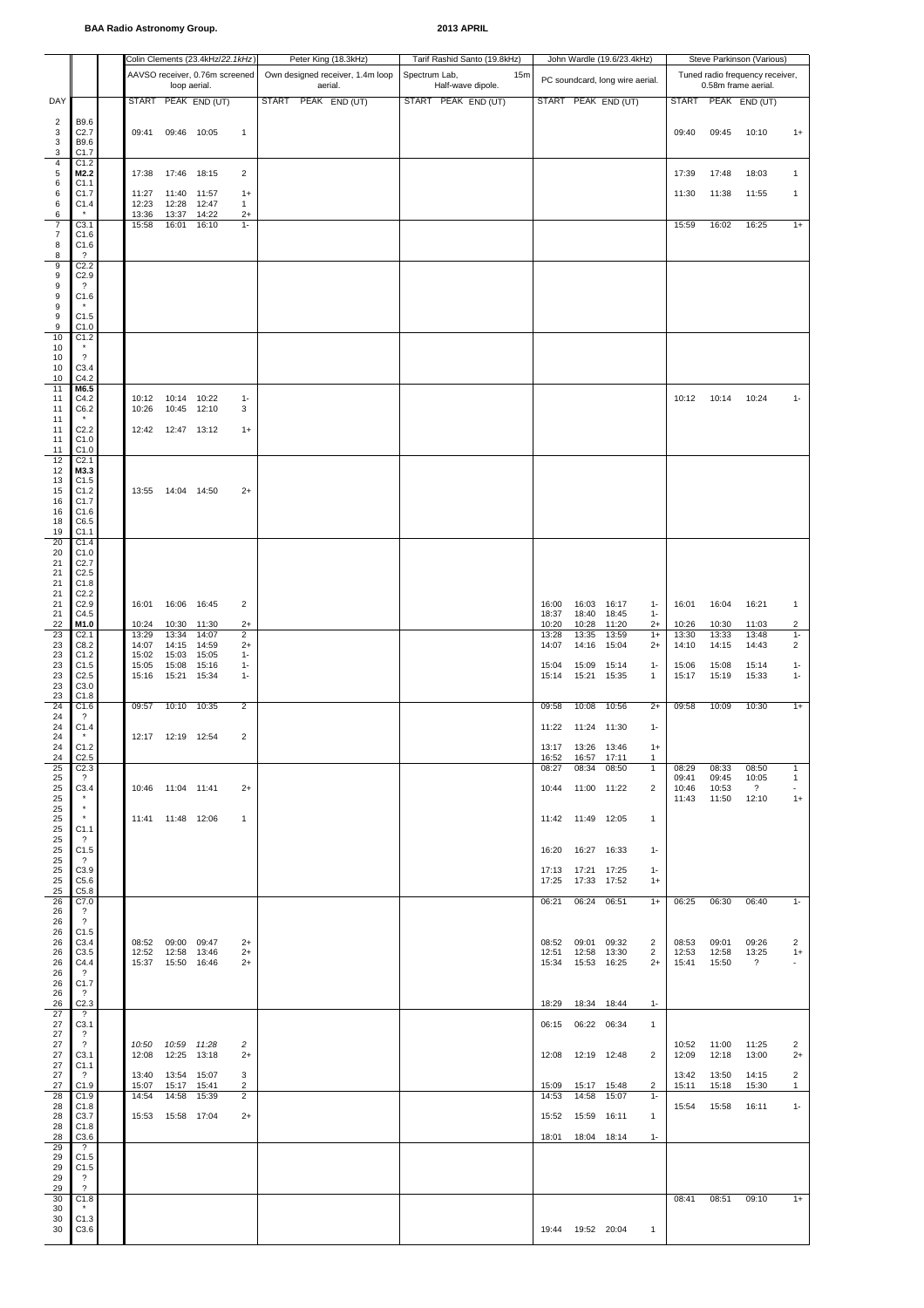# **VLF flare activity 2005/13.**

 $\blacksquare$  C  $\blacksquare$  M  $\blacksquare$   $\blacksquare$  X  $\blacksquare$  Relative sunspot number

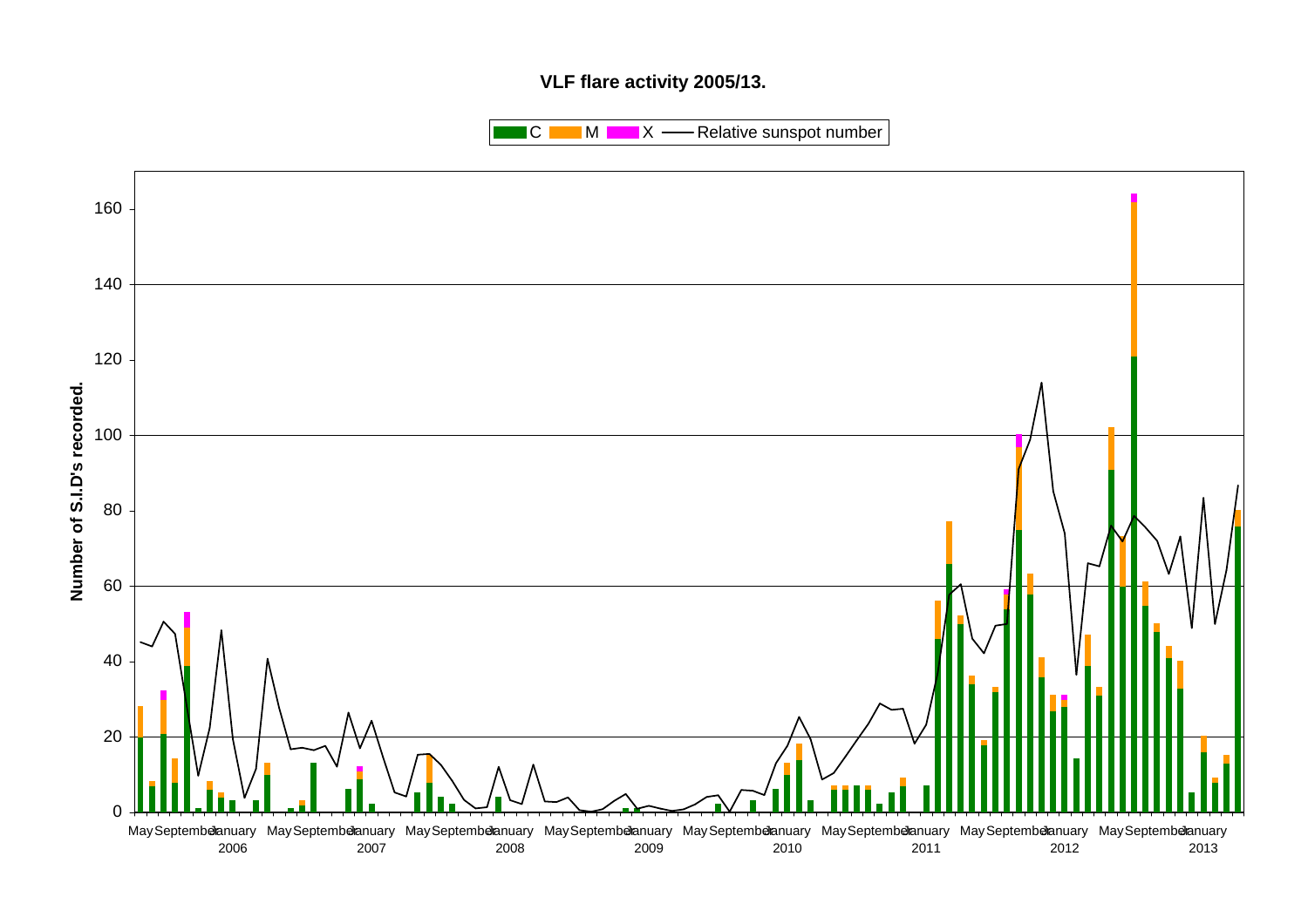# BAA Radio Astronomy Group. 2013 APRIL.

Solar activity has dramatically increased this month, with SID counts back to the level seen last summer. There are a total of four M-class flares listed in the SWPC lists, all of which we have managed to record as SIDs. There were no X-class flares in the SWPC lists.



Mark Edwards has provided a recording of the M2.2 flare peaking at 17:48 on the 5th:

This shows a strong response at several frequencies despite the late afternoon timing. Particularly note the shape of the SID recorded at 22.1kHz (yellow trace) where the ground/skywave interference pattern has shifted enough to change from cancellation to enhancement at the peak. As it shifts back again the enhancement reverts to cancellation before the SID ends. Compare this with the SID at 37.5kHz (blue trace) where a straightforward enhancement of the signal has occurred.

Several of April's flares have had multiple peaks in the X-ray flux, resulting in multiple SIDs. The chart on the next page shows my own recording on April  $11<sup>th</sup>$ . The M6.5 flare was the most energetic of the month, but occurred while 23.4kHz was off. The C4.2 flare peaking at 10:14 was quite short and has produced a well defined SID. In contrast, the C6.2 flare appears to have at least three X-ray peaks, and has produced SID peaks at 10:46 and 10:59UT in my recording. The second of these is shown in the table as '\*'. The SWPC do not list the active region responsible for this event.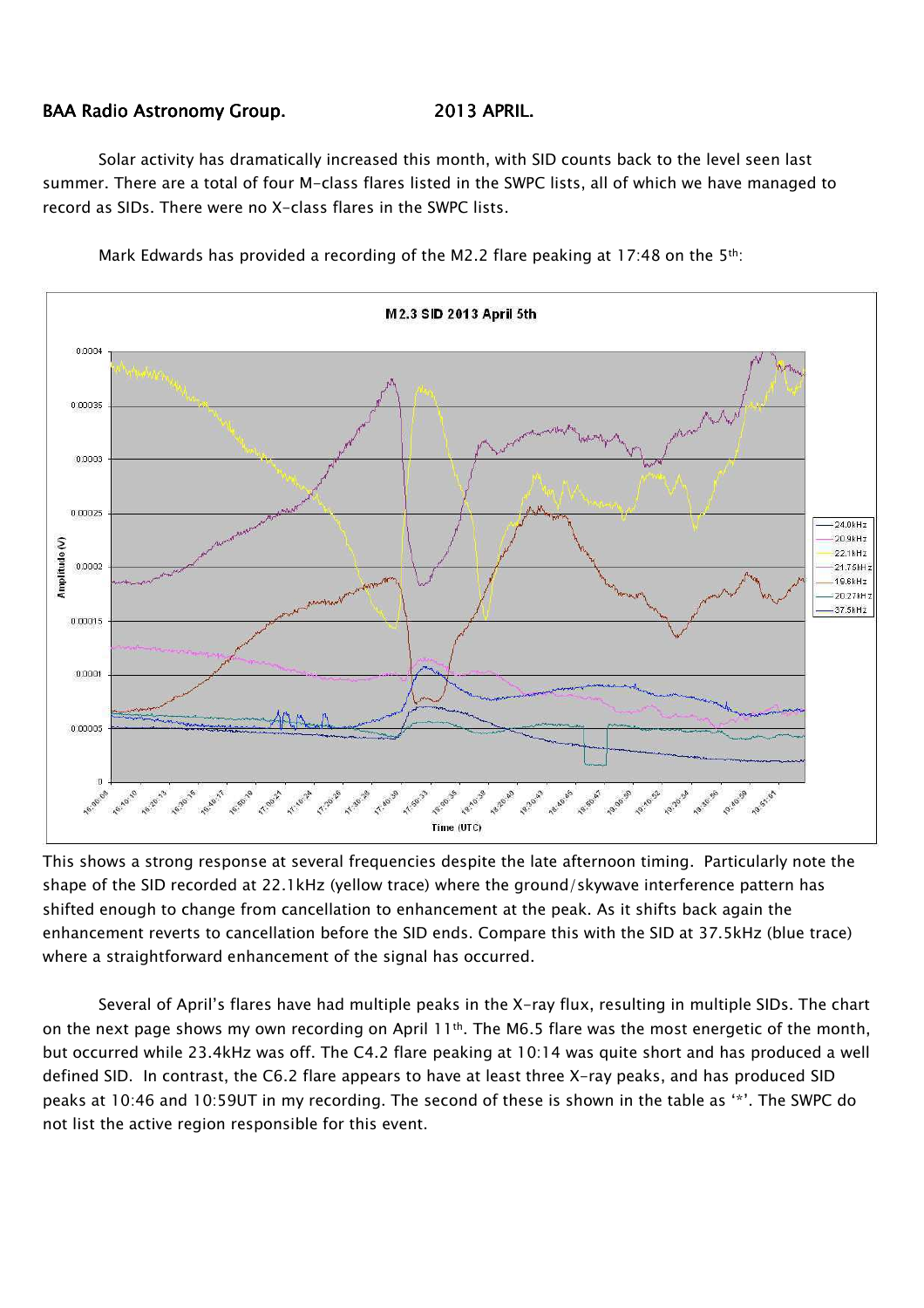

Paul Hyde reported a similar multiple SID on the 25<sup>th</sup>:



There are numerous SID peaks in his recording from the C3.4 flare peaking at 10:52UT. Although listed as just a single flare from AR11726, the X-ray flux shows four clear peaks, the last of which is at 11:46. Again, these are shown as '\*' in the tables.



April 23rd included a series of seven distinct flares, including a C8.2 at 14:15UT. These were also from AR11726, a fairly large and complex region of sunspots approaching the Sun's western limb at the time.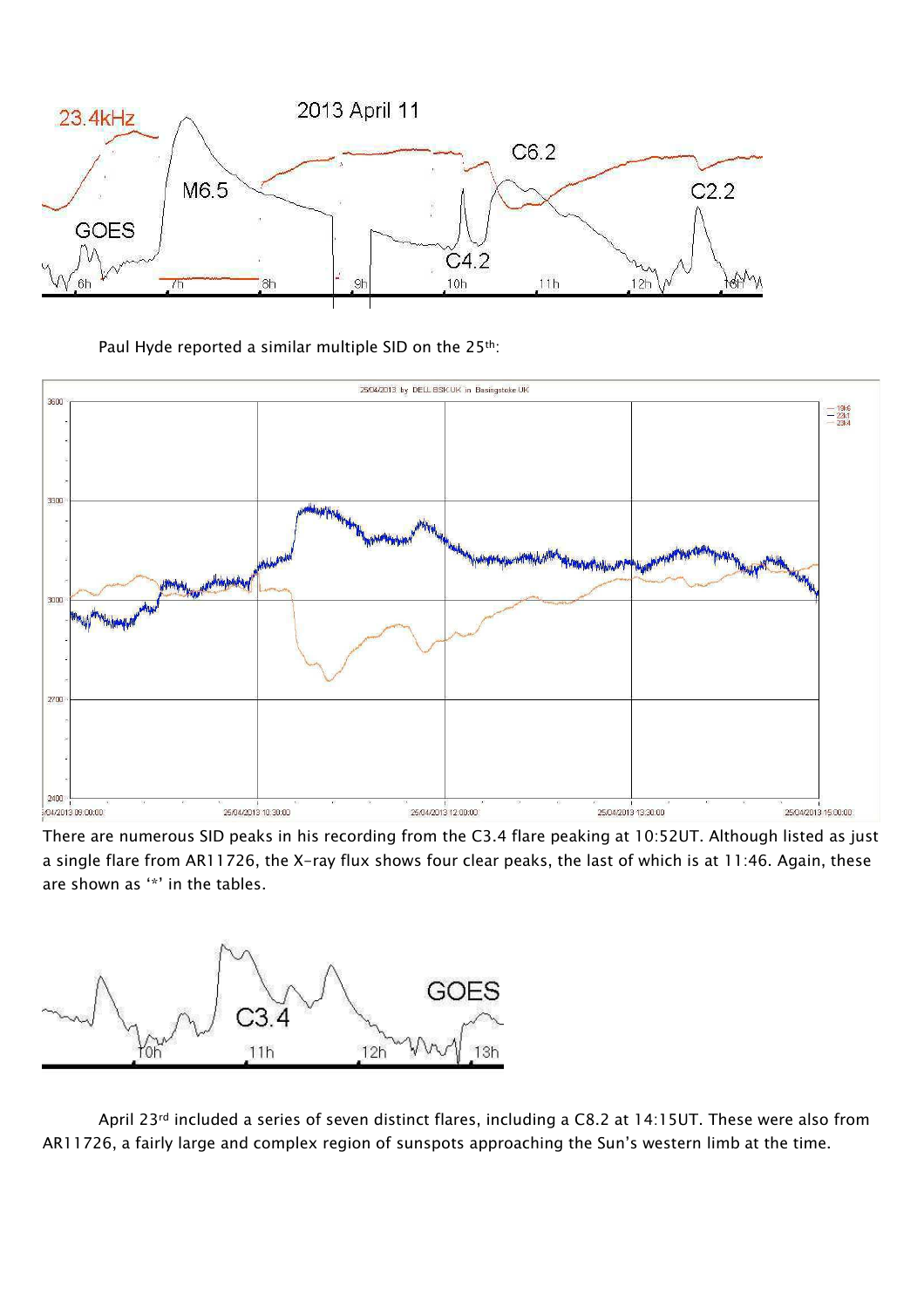

This chart from Colin Clements shows most this activity at 23.4kHz in a neat series of classic 'shark fin' SIDs. The small pulse at the right edge is a drop-out of the transmitter, following a reduction of the transmitter power.

## VLF Interference:

Until recently, I have not been aware of any significant interference at the frequencies that we monitor. However, I now find that a large part of the spectrum is being covered by strong signals at 100Hz intervals. The AC mains frequency in the UK is 50Hz, and so it does seem to be linked to that. I also noticed that it was strongest during daylight hours, becoming very dominant in strong sunlight. At 19.5 – 20.5kHz, they are the strongest signals present, but can be seen from 18kHz to 22kHz. I believe that they are related to the inverters used with roof-mounted domestic solar panels, as I have several of these on nearby houses. The Anthorn 19.6kHz signal is no longer detectable, and Skelton at 22.1kHz is only just useable. Fortunately they do not extend to 23.4kHz, and so that remains useable. European EMC regulations cover the spectrum above 150kHz, and so do not help. They are easily seen with a loop aerial connected to spectrum lab software.

# MAGNETIC OBSERVATIONS.

Given the high flare activity, magnetic activity has been surprisingly low. There were some very minor disturbances through the first half of the month. The M6.5 flare on the  $11<sup>th</sup>$  did produce a CME and associated radio bursts, but its effects were minimal and only just measurable on our recordings. The BGS timed the CME arrival at 22:55UT on the 13<sup>th</sup>, with a minor disturbance lasting until about 3AM on the 14<sup>th</sup>.

A more sustained disturbance began about 22:30 on the 23<sup>rd</sup>, continuing through to 00:30 on the 27<sup>th</sup>. This was due to a coronal hole high speed stream, and despite the large number of flares over this period there were no Earth-directed CMEs. I measured a total disturbance of about 70nT on the morning of the 25th.

Magnetic observations received from Gonzalo Vargas, Colin Clements and John Cook. Observations to jacook@jacook.plus.com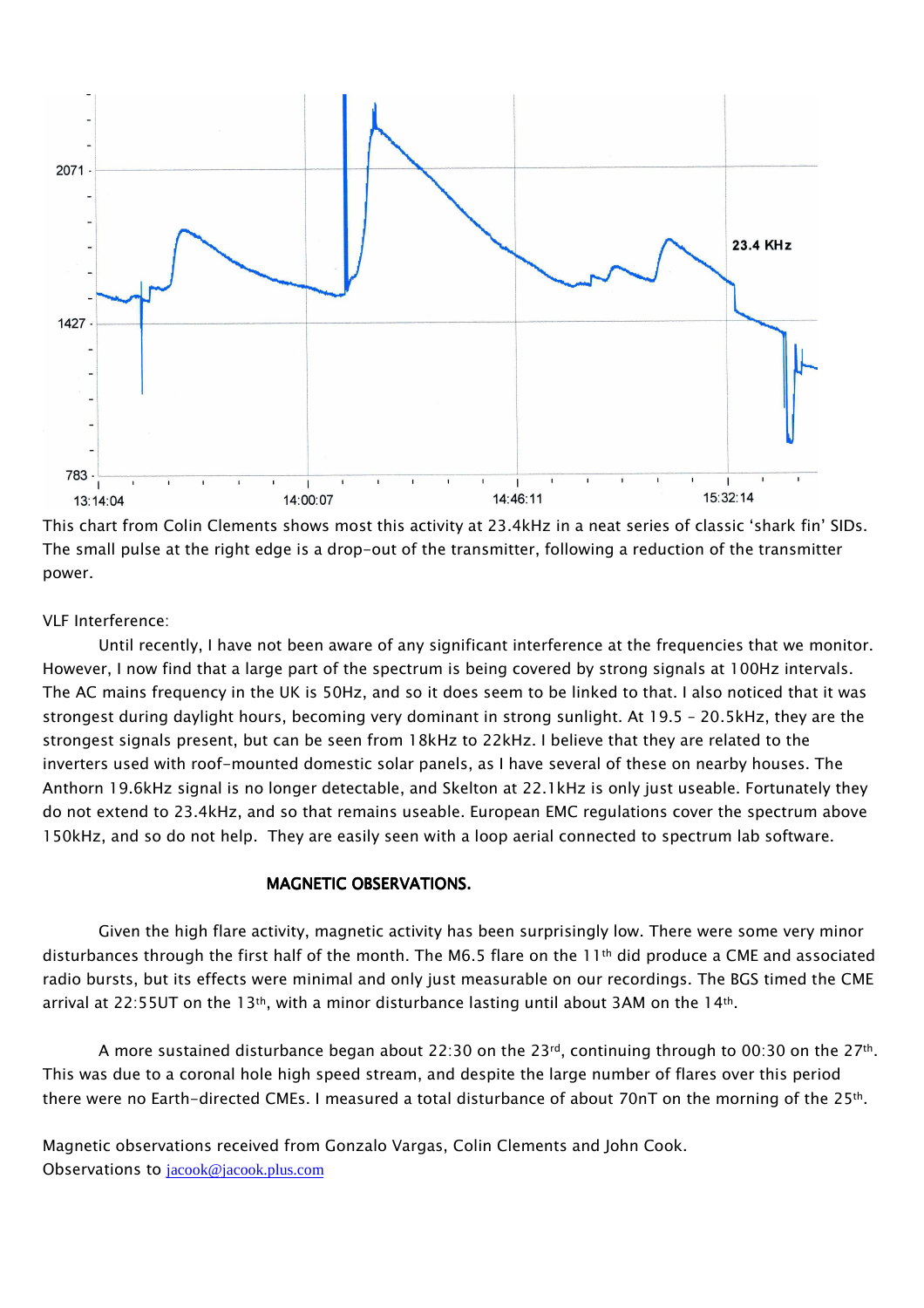| <b>ROTATION</b> | KEY:                         | DISTURBED.                     |                           |                                 |                               | <b>ACTIVE</b>                       |                                |                                         |                                | <b>SFE</b>                   |                                 |                                | $B, C, M, X = FLARE MAGNITUDE.$ |                     |                                   |                                  |                                |                                   |                                    | Synodic rotation start<br>(carrington's) |                                      |                                               |                      |                                  |                 |                       |                        |  |  |
|-----------------|------------------------------|--------------------------------|---------------------------|---------------------------------|-------------------------------|-------------------------------------|--------------------------------|-----------------------------------------|--------------------------------|------------------------------|---------------------------------|--------------------------------|---------------------------------|---------------------|-----------------------------------|----------------------------------|--------------------------------|-----------------------------------|------------------------------------|------------------------------------------|--------------------------------------|-----------------------------------------------|----------------------|----------------------------------|-----------------|-----------------------|------------------------|--|--|
| 2407            | 18                           | 19                             | 20                        | 21                              | 22                            | 23                                  | 24                             | 25                                      | 26                             | 27                           | 28                              | 29                             | 30                              | 31                  | 2010 January                      | $\overline{\mathbf{c}}$          | 3                              | 2092<br>$\overline{4}$            | 5                                  | 6                                        |                                      | 8                                             | 9                    | 10                               | 11              | 12                    | 13                     |  |  |
| 2408            | 14                           | 15 <sub>15</sub>               | 16                        | 17                              | 18                            | 19                                  | 20                             | 21                                      | 22                             | 23                           | 24                              | 25                             | 26                              | 27                  | 28                                | С<br>29                          | 30                             | 2093<br>31                        | 2010 February                      | 2                                        | 3                                    |                                               | 5                    | 6                                |                 | 8                     | 9                      |  |  |
| 2409            | 10<br>CC                     | 11                             | 12<br><b>CBM</b>          | 13<br>CC                        | 14<br>C                       | 15<br>$\overline{BB}$               | <b>CCMC MCMCC</b><br>16        | C<br>17                                 | 18                             | 19                           | 20                              | 21                             | 22                              | 23                  | 24                                | 25                               | 26<br>B                        | 27                                | 2094<br>28                         | 2010 March<br>-1                         | 2                                    | 3                                             | C                    | CC<br>5                          |                 | <b>MCCMMCI</b>        | C<br>8                 |  |  |
| 2410            | 9                            | 10 <sup>10</sup>               | 11                        | 12                              | 13                            | 14                                  | 15                             | 16                                      | 17                             | 18                           | 19                              | 20                             | 21                              | 22                  | 23                                | 24                               | 25                             | 26                                | 2095<br>27                         | 28                                       | 29                                   | 30                                            | 31                   | 2010 April                       | 2               | 3                     |                        |  |  |
| 2411            |                              |                                |                           |                                 | 9                             | в<br>10                             | 11                             | 12 <sub>2</sub>                         | 13                             |                              |                                 | 16                             | 17                              | 18                  | 19                                | 20                               | BB<br>21                       | 22                                | CC<br>2096<br>23                   | 24                                       | 25                                   | 26                                            | 27                   | 28                               | 29              | 30                    | May<br>$\overline{1}$  |  |  |
| 2412            |                              | 3                              |                           | 5                               |                               | $\overline{7}$                      | 8                              |                                         | 10                             | 11                           | 12                              | 13                             | 14                              | 15                  | 16                                | 17                               | 18                             | 19                                | 20                                 | 2097<br>21                               | 22                                   | 23                                            | 24                   | 25                               | 26              | 27                    | 28                     |  |  |
| 2413            | 29                           | 30 <sub>1</sub>                | C<br>31                   | <b>CCM</b><br>2010 June         | 2                             | $\mathbf C$<br>3                    | СC<br>$\overline{A}$           |                                         | 6                              |                              | 8                               | 9                              | 10                              | 11                  | 12<br>C                           | 13<br>MCCC                       | 14                             | 15 <sub>15</sub>                  | 16                                 | 2098<br>17                               | 18                                   | 19                                            | 20                   | 21                               | 22              | 23                    | 24                     |  |  |
| 2414            | 25                           | 26                             | 27                        | 28                              | 29                            | 30                                  | <b>2010 July</b><br>-1         | $\overline{2}$                          | 3                              |                              | 5                               |                                |                                 | 8                   | 9<br>C                            | 10                               | 11                             | 12                                | 13<br>C                            | 2099<br>14<br>cc                         | 15 <sub>1</sub>                      | 16                                            | 17<br>C              | 18                               | 19              | 20<br>C               | 21                     |  |  |
| 2415            | 22                           | 23<br><b>BC</b>                | 24                        | 25                              | 26                            | 27                                  | 28                             | 29                                      | 30                             | 2010 August<br>C             | 2                               |                                |                                 |                     | 6                                 | 7<br>M                           | 8                              | $9^{\circ}$                       | 2100<br>10                         | 11                                       | 12 <sub>2</sub>                      | 13                                            | 14<br>CC             | 15<br>C                          | 16<br>С         | 17                    | 18<br>С                |  |  |
| 2416            | 19                           | 20                             | 21                        | 22                              | 23                            | 24                                  | 25                             | 26                                      | 27                             | 28                           | 29                              | 30                             | 31                              |                     | 2010 September<br>$\overline{2}$  | 3                                |                                | 5                                 | 2101<br>6<br>$\mathbf C$           |                                          |                                      | 9                                             | 10                   | 11                               | 12              | 13                    | 14                     |  |  |
| 2417            | 15                           | 16 <sup>°</sup>                | 17                        | 18                              | 19                            | 20                                  | 21                             | 22                                      | 23                             | 24                           | 25                              | 26                             | 27                              | 28<br>C             | 29                                | 30<br>B                          | 2010 October                   | $\overline{c}$<br>В               | 3                                  | 2102<br>$\overline{4}$<br>C              | 5                                    | 6                                             | 7                    | 8                                | 9               | 10                    | 11                     |  |  |
| 2418            | 12                           | 13                             | 14                        | 15                              | 16                            | 17<br>C                             | 18<br>CC                       | 19                                      | 20                             | 21                           | 22                              | 23                             | 24                              | 25                  | 26                                | 27                               | 28                             | 29                                | 30                                 | 2103<br>31                               |                                      | 2010 November<br>$\overline{c}$               | 3<br>CC              |                                  | 5<br>M          | 6<br><b>CM</b>        | $\overline{7}$         |  |  |
| 2419            | 8                            | 9                              | 10                        | 11<br>C                         | 12 <sub>2</sub><br>CC         | 13<br>C                             | 14                             | 15 <sub>15</sub>                        | 16                             | 17                           | 18                              | 19                             | 20                              | 21                  | 22                                | 23                               | 24                             | 25                                | 26                                 | 2104<br>27                               | 28                                   | 29                                            | 30                   | 2010 December                    | $\overline{2}$  | 3                     | 4                      |  |  |
| 2420            | 5                            | 6                              |                           |                                 | 9                             | 10                                  | 11                             | 12                                      | 13                             | 14                           | 15                              | 16                             | 17                              | 18                  | 19                                | 20                               | 21                             | 22                                | 23                                 | 24                                       | 2105<br>25                           | 26                                            | 27                   | 28                               | 29              | 30                    | 31                     |  |  |
| 2421            | 2011 January<br>$\mathbf{1}$ | 2                              | 3                         | 4                               | 5                             |                                     |                                |                                         | 9                              | 10                           | 11                              | 12                             | 13                              | 14<br>C             | 15<br>С                           | 16                               | 17                             | 18                                | 19                                 | 2106<br>20                               | 21<br>ccc                            | 22<br>C                                       | 23                   | 24                               | 25              | 26                    | 27                     |  |  |
| 2422            | 28                           | 29                             | 30                        | 31                              | 2011 February<br>$\mathbf{1}$ | $\overline{2}$                      | 3                              | B                                       | $\overline{5}$                 | 6                            | 7                               | 8                              | 9                               | 10<br>cc            | 11                                | 12<br>C                          | 13<br><b>BCM</b>               | 14<br><b>CM</b>                   | 15                                 | :2107<br>16<br>CC MCM                    | 17<br>CCC                            | 18<br><b>MMCC</b>                             | 19<br>CCC            | 20                               | 21<br>CCC       | 22                    | 23<br>C                |  |  |
| 2423            | 24<br><b>MCC</b><br>F        | 25<br>C                        | 26<br>С                   | 27                              | 28<br>MC                      | 2011 March<br>$\overline{1}$<br>CCC | $\overline{2}$<br>$\mathsf C$  | 3 <sup>°</sup><br>cc                    | $\overline{4}$<br>$\mathsf{C}$ | 5                            | 6<br>CCCC CCCC CMMM             | $\mathbf{7}$                   | 8                               | 9<br>CMM CMMM CCCC  | 10 <sup>°</sup>                   | 11<br>ccc                        | 12 <sub>1</sub><br><b>BCCC</b> | 13 <sup>°</sup><br>cc             | 14                                 | 15<br>CBCM CCCC                          | 2108<br>16<br>CC                     | 17 <sub>z</sub>                               | 18                   | 19                               | 20              | 21<br>$\overline{cc}$ | 22<br>$\mathsf{C}$     |  |  |
| 2424            | 23<br>BC                     | 24<br><b>MCB</b>               | 25<br>$\mathsf C$         | 26                              | 27                            | 28<br>$\mathsf C$                   | 29<br>$\mathbf C$              | 30                                      | 31                             | 2011 April<br>$\overline{1}$ | $\overline{2}$                  | 3                              | $\overline{4}$<br>2011 May      | 5 <sup>5</sup>      | 6 <sup>1</sup><br>$\overline{cc}$ | $\overline{7}$<br>C              | 8                              | $9^{\circ}$<br>С                  | 10 <sup>°</sup>                    | 11<br>BC                                 | 2109<br>12 <sub>2</sub><br>C<br>2110 | 13 <sup>°</sup><br>CCCC CCCC CCCM CBCC        | 14                   | 15                               | 16              | 17 <sup>2</sup><br>CB | 18<br>В                |  |  |
| 2425            | 19<br>В                      | 20 <sub>1</sub><br>BBC         | 21                        | 22<br>CCC CCMCC                 | 23<br>CC                      | 24                                  | 25<br>В                        | 26                                      | 27                             | 28<br>CCCC                   | 29                              | 30<br>CCCC                     | CB                              | $\overline{2}$<br>C | 3 <sup>7</sup><br>C               |                                  | 5 <sup>5</sup><br>2011 June    | 6 <sup>1</sup>                    | $\overline{7}$                     | 8                                        | 9<br>C                               | 10 <sup>°</sup><br>2111                       | 11                   | 12 <sup>2</sup><br>C             | 13              | 14                    | 15 <sub>1</sub><br>C   |  |  |
| 2426            | 16                           | 17 <sup>2</sup>                | 18<br>ccc                 | 19                              | 20                            | 21                                  | 22                             | 23                                      | 24                             | 25                           | 26                              | 27                             | 28<br>BCCC CCCM                 | 29<br><b>CBCM</b>   | 30<br>CCC                         | 31                               |                                | 2                                 |                                    | <b>2011 July</b>                         |                                      | 6<br>2112                                     | $\overline{7}$       | 8                                | 9 <sup>°</sup>  | 10                    | 11                     |  |  |
| 2427            | 12                           | 13                             | 14 <sup>°</sup>           | 15                              | 16                            |                                     | 18                             | 19                                      | 20                             | 21                           | 22                              | 23                             | 24                              | 25                  | 26                                | 27                               | 28                             | 29                                | 30                                 |                                          | $\overline{2}$                       | 3<br>C<br>2113                                |                      | 5 <sup>5</sup><br>2011 August    |                 |                       | 8<br>CCCC              |  |  |
| 2428            | 9                            | 10 <sup>1</sup>                | 11<br>$\mathsf{C}$        | 12 <sup>°</sup><br>$\mathsf{C}$ | 13                            | 14                                  | 15                             | 16                                      | 17                             | 18<br>С                      | 19                              | 20                             | 21                              | 22                  | 23                                | 24                               | 25                             | 26                                | 27                                 | 28                                       | 29                                   | 30<br>CCCM CCBCC CCCB CCCC CBCC               | 31<br>2114           | $\overline{1}$<br>CCCC MCCB MCCM | $\overline{2}$  | 3 <sup>°</sup>        | $\overline{4}$<br>CCCC |  |  |
| 2429            | CCCB CCCC<br>2011 September  | 6                              | $\overline{7}$<br>CCC     | 8                               | $9^{\circ}$<br>CMC CMXC CCCC  | 10                                  | 11<br>cc                       | 12                                      | 13                             | 14                           | 15 <sub>1</sub><br>CB           | 16                             | 17<br>CC                        | 18<br>BC            | 19                                | 20<br>BB                         | 21<br>BC                       | 22<br>$\overline{C}$              | 23                                 | 24<br>$\mathsf{C}$                       | 25<br>BC                             | 26<br>$\mathsf{C}$                            | 27<br>2115           | 28                               | 29<br>CCC       | 30<br>CBC             | 31<br>$\mathsf{C}$     |  |  |
| 2430            | $\overline{1}$<br>CCC<br>F   | $\overline{2}$<br>$\mathsf{C}$ | $\mathbf{3}$<br>CCCC CMCC | $\overline{4}$<br>2011 October  | 5 <sup>1</sup><br>М           | 6                                   | $\overline{7}$<br>$\mathsf{X}$ | 8<br>CMC                                | C                              | 10<br><b>MC</b>              | 11<br>CCB                       | 12<br>C                        | 13 <sup>°</sup><br>C            | 14<br>CCCC          | 15<br>CCC                         | 16<br>CCCC                       | 17<br>$\overline{cc}$          | 18<br>CCC                         | 19<br>cc                           | 20                                       | 21                                   | 22<br>CCCC CMCC CMXC CCCC CXMM MMCM CCMC CCCC | 23<br>2116           | 24                               | 25              | 26                    | $27 -$                 |  |  |
| 2431            | 28<br><b>CCM</b><br>F        | 29<br>cc                       | 30 <sub>1</sub><br>M      | $\overline{1}$<br>МC            | 2 <sup>1</sup><br>CCMC        | 3                                   | 4<br>$\mathsf{C}$              | 5 <sub>1</sub><br>CCCB<br>2011 November | 6<br>$\mathtt{C}$              | $\overline{7}$               | 8 <sup>°</sup>                  | 9 <sup>°</sup><br>$\mathsf{C}$ | 10<br>CCC                       | 11                  | 12<br>CCCC                        | 13 <sup>°</sup><br>CCC           | 14<br>CCC                      | 15<br>CCCC                        | 16<br>CCCC                         | 17 <sub>2</sub><br>CC                    | 18                                   | 19<br>cc                                      | 20<br>C              | 21<br>CMC<br>2117                | 22<br><b>MC</b> | 23<br>C               | $24 -$                 |  |  |
| 2432            |                              | 26<br>C                        | 27                        | 28<br>C                         | 29<br>CCCC                    | $30\,$<br>CCC                       | 31<br>M                        | $\mathsf{C}$                            | $\overline{2}$<br>CCCC         | 3<br><b>CCM</b>              | $\overline{c}$<br>2011 December | $\overline{5}$<br>CMCC         | 6<br>cc                         |                     | 8 <sup>°</sup>                    | 9<br>M                           | 10 <sup>°</sup>                | 11<br>C                           | 12<br>C                            | 13<br>cc                                 | 14<br>CCC                            | 15<br><b>MM</b>                               | 16<br>C              | 17<br>CCC<br>2118                | 18              | 19                    | 20<br>CCCC             |  |  |
| 2433            | 21                           | 22<br>$\mathsf{C}$             | $23\,$<br>C               | 24                              | 25                            | 26                                  | 27<br>$\mathsf{C}$             | ${\bf 28}$<br>$\mathsf{C}$              | $29\,$<br>$\mathsf{C}$         | 30                           | $-1$<br>C                       | $\overline{2}$                 | 3 <sup>°</sup>                  | $\overline{4}$      | $5 -$<br>$\mathbf{C}$             | 6                                | $\overline{7}$                 | 8 <sup>1</sup>                    | 9<br>$\mathsf{C}$                  | 10 <sup>°</sup>                          | 11 <sub>1</sub>                      | 12 <sub>1</sub><br>B                          | 13<br>C              | 14<br>CCC                        | 15              | 16                    | $17 -$                 |  |  |
| 2434            | 18<br>B                      | 19                             | 20<br>$\mathbf{C}$        | 21<br>CCCC                      | 22                            | 23<br>$\mathsf{C}$                  | 24                             | 25<br>CCM                               | 26<br>cc                       | 27<br>$\mathsf{C}$           | 28<br>CCC                       | 29<br>M                        | 30<br>CCC                       | 31<br><b>MBM</b>    | 2012 January<br>$\mathbf{1}$      | $\overline{2}$<br>$\overline{c}$ | $\mathbf{3}$                   | $\overline{4}$<br>$\overline{cc}$ | 5<br>$\mathsf{C}$<br>2012 February | 6<br>$\mathsf{C}$                        |                                      | 8<br>$\overline{cc}$                          | 9 <sup>°</sup><br>CC | 2119<br>10                       | 11<br>C<br>2120 | 12 <sup>2</sup><br>cc | 13                     |  |  |
|                 |                              |                                |                           |                                 |                               |                                     |                                |                                         |                                |                              |                                 |                                |                                 |                     |                                   |                                  |                                |                                   |                                    |                                          |                                      |                                               |                      |                                  |                 |                       |                        |  |  |